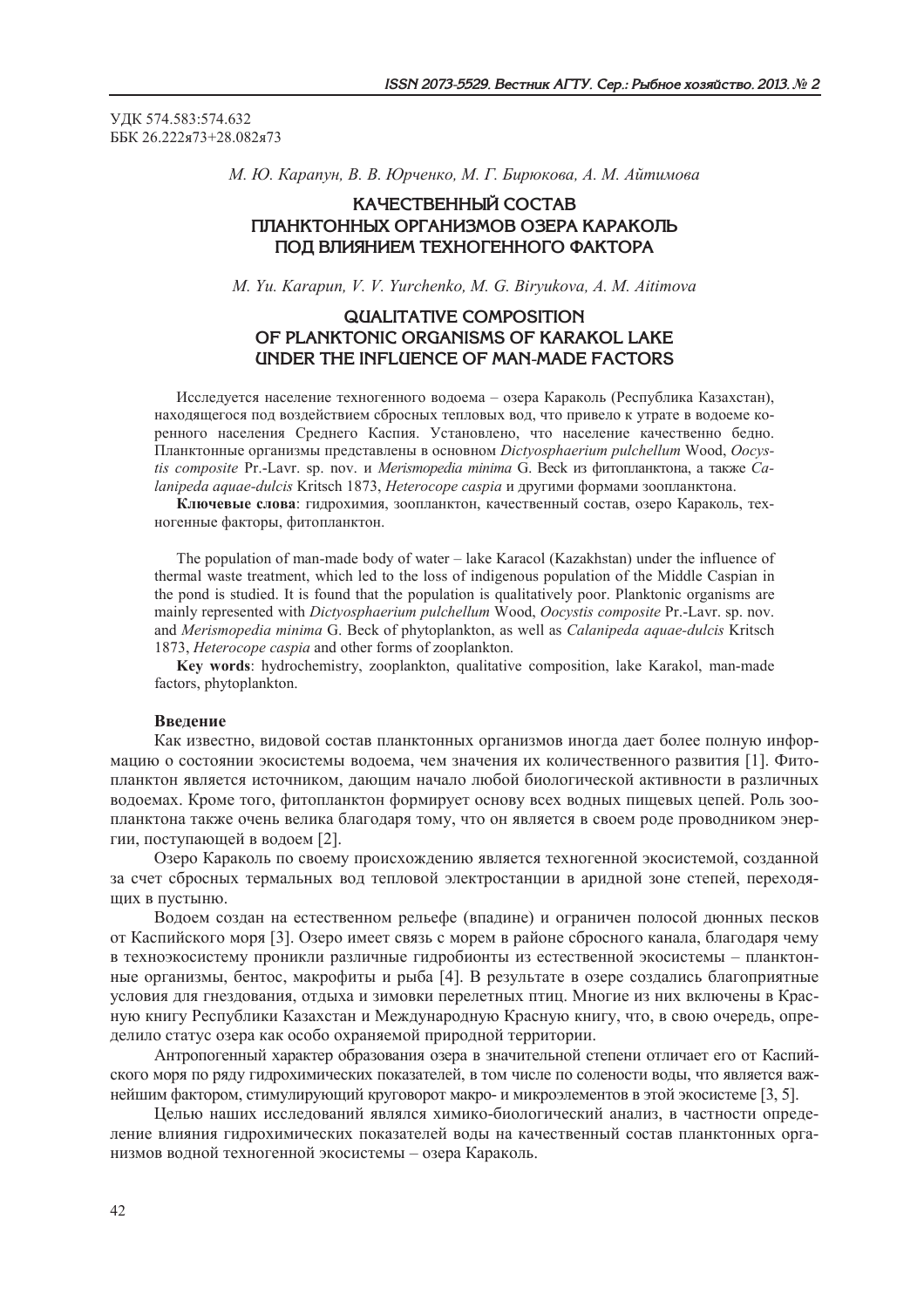#### Материалы и методы исследований

Материалом для исследований послужили пробы воды и пробы фито- и зоопланктона в весенне-летний период 2009-2011 гг.

В ходе исследований использовались стандартные полевые методы - сбор фитопланктона был произведен батиметрическим способом. Зоопланктон отбирали сетью Апштейна (диаметр входного отверстия 25 см. газ № 58). Пробы планктона фиксировались 40 %-м концентрированным формалином. Стандартную камеральную обработку собранного материала проводили в лабораторных условиях счетным методом Гензена в камере Богорова [2, 6-7]. Идентификацию организмов проводили с помощью определителей [8-10]. Гидрохимический анализ проводился стандартными методами [11-14]. Статистическая и графическая обработка выполнена согласно общепринятым методам с использованием компьютерной программы Excel 2003 для Windows [15].

#### Результаты исследования

Гидрохимический анализ. Исследования гидрохимического состава воды оз. Караколь показали, что соленость воды составила от 13.20 до 13.62 ‰ при среднем значении 13.19  $\pm$  0.2 ‰.

Значение водородного показателя (рН) играет значительную роль в процессах превращения различных форм элементов в волоеме. Согласно сушествующей классификации, вола озера относится к рассолам со слабощелочной реакцией, pH составил в среднем  $8.04 \pm 0.019$ . Температурный показатель составил 23,67  $\pm$  0,333 °C (рис. 1). Показатели содержания кислорода были невысокими – всего 2,667 ± 0,219 мг/л.



Рис. 1. Средние значения некоторых гидрохимических показателей в оз. Караколь

Содержание биогенных элементов в значительной степени обусловливает биологическую продуктивность водоема. По результатам исследований содержание аммонийного азота в воде озера не превышало установленный норматив (ПДК = 0.4) и составило  $0.06 \pm 0.015$  мг/л. Концентрация нитратного (NO<sub>3</sub>) и нитритного (NO<sub>2</sub>) азота составила  $0.9 \pm 0.1$  и  $0.005 \pm 0.001$  мг/л соответственно, что также не превышало ПДК (рис. 2).



Рис. 2. Содержание биогенных веществ в оз. Караколь: КОУАВО - коэффициент относительной утилизации азота водными организмами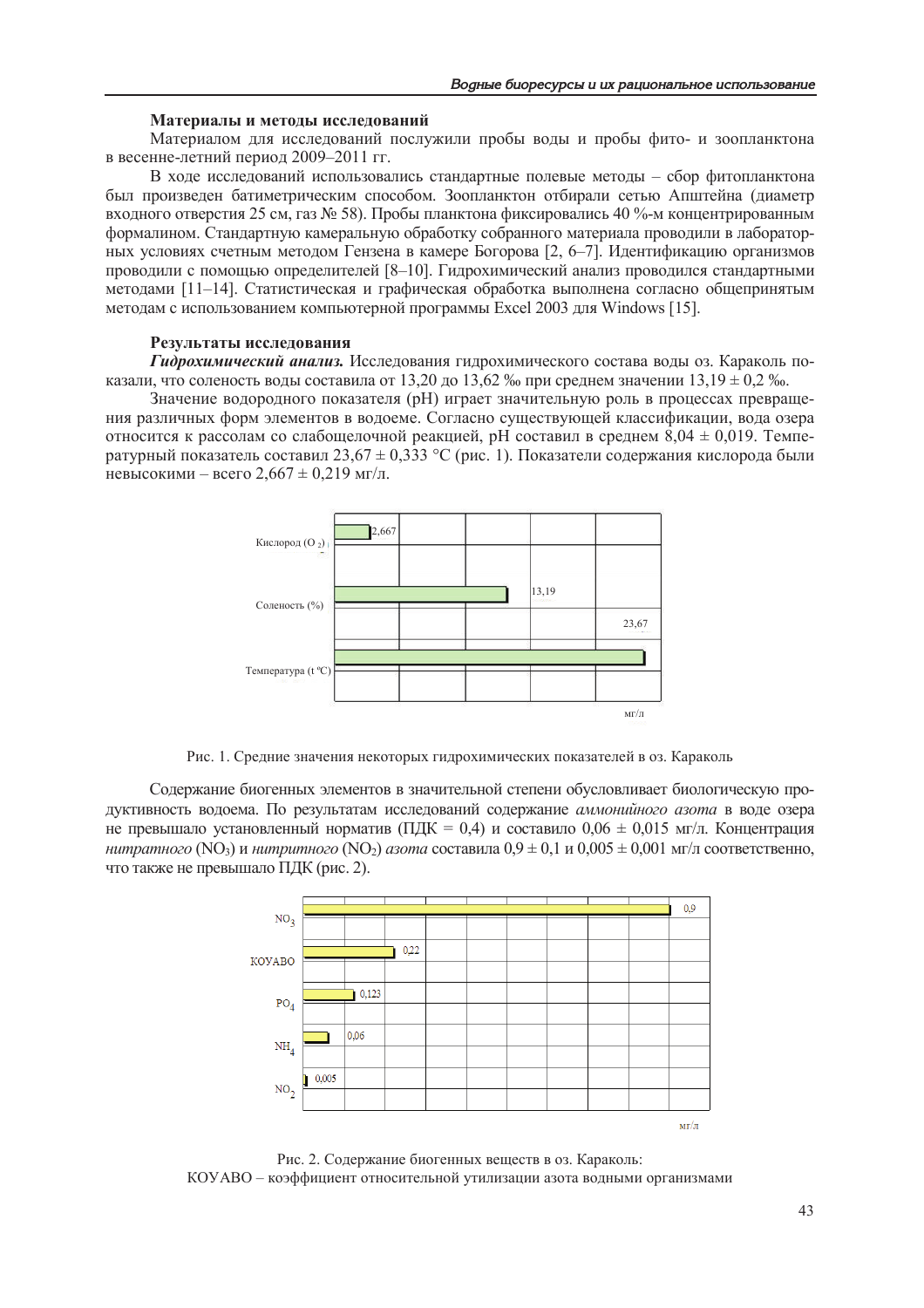Содержание *соединений фосфора* в водоеме отмечалось на уровне  $0,123 \pm 0,035$  мг/л, что является нормой для мезотрофных водоемов. В морских водах, где реакция всегда щелочная, железа (Fe) мало, причем оно присутствует главным образом в коллоидной форме, в виде гидрата окиси железа. Концентрация общего железа в воде составляла  $0.027 \pm 0.003$  мг/л.

Концентрация *свинца* в воде оз. Караколь составляла 0,035-0,039 мг/дм<sup>3</sup>, т. е. превышала ПДК в 6,5 раза. Аналогично вели себя хром и медь: концентрация хрома в водах составила 0,120-0,127 мг/дм<sup>3</sup> (1,8 ПДК), концентрация меди – в среднем 0,027 мг/дм<sup>3</sup>, превысив ПДК в 5.4 раза. Максимальная концентрация цинка в период исследований составляла 0.043 мг/дм<sup>3</sup>, что очень близко к ПДК = 0,05 (рис. 3).



Рис. 3. Содержание металлов в оз. Караколь

Фитопланктон оз. Караколь отличается от планктонных фитоценозов Среднего Каспия с нормальной соленостью (12.80-12.85 ‰) своей относительной бедностью морскими элементами и значительным разнообразием солоноватоводных элементов.

В основном фитопланктон был представлен диатомовыми (Bacillariophyta), синезелеными (Cyanophyta) и зелеными (Chlorophyta) водорослями (табл. 1).

Наибольшим видовым разнообразием характеризовались диатомовые водоросли, которые были представлены родами Gomphonema, Navicula, Diatoma Grun, и Nitzschia Hass.

Таблииа 1

| Отдел           | Количество |          |          |       |
|-----------------|------------|----------|----------|-------|
|                 | классов    | подрядов | семейств | родов |
| Bacillariophyta |            |          |          |       |
| Cvanophyta      |            |          |          |       |
| Chlorophyta     |            |          |          |       |

Таксономический спектр фитопланктона оз. Караколь

Зеленые водоросли были представлены в период исследования двумя видами - Dictyosphaerium pulchellum Wood, 1893 и Oocystis composite Pr.-Lavr. sp. nov. (рис. 4) из родов диктиосфериум (Dictyosphaerium Näg.) и ооцистис (Oocystis Näg.), а также водорослями, относящимися к сем. Chlorellaceae Brunnthaler, 1913 и р. Euglena Ehrenberg, 1830.

Диктиосфериум красивый (Dictyosphaerium pulchellum Wood) - это планктонный вид с широкой географией распространения, пресноводный (0,12-0,78 ‰), развивающийся при температуре 15,7–25,4 °С. В Среднем Каспии встречается единично.

Ооцистис сложный (Oocystis composite Pr.-Lavr. sp. nov.) - пресноводно-солоноватоводный (3,5-10 ‰) планктонный вид, живущий при температуре 18-25 °С.

Синезеленые (Cyanophyta) водоросли представлены 1 классом, 1 порядком, 3 семействами, 3 родами: Microcystis Kütz., Gloeocapsa (Kütz.) Hollerb. Emend и Merismopedia (Meven) Elenk. emend.

Род мерисмопедия был представлен одним малоизученным видом - мерисмопедией наименьшей (Merismopedia minima G. Beck), относящейся к донно-планктонной экологической группе. Этот вид по распространению - космополит, галофильный обитатель обрастаний и по своему отношению к pH - алкалифил + алкалибионт.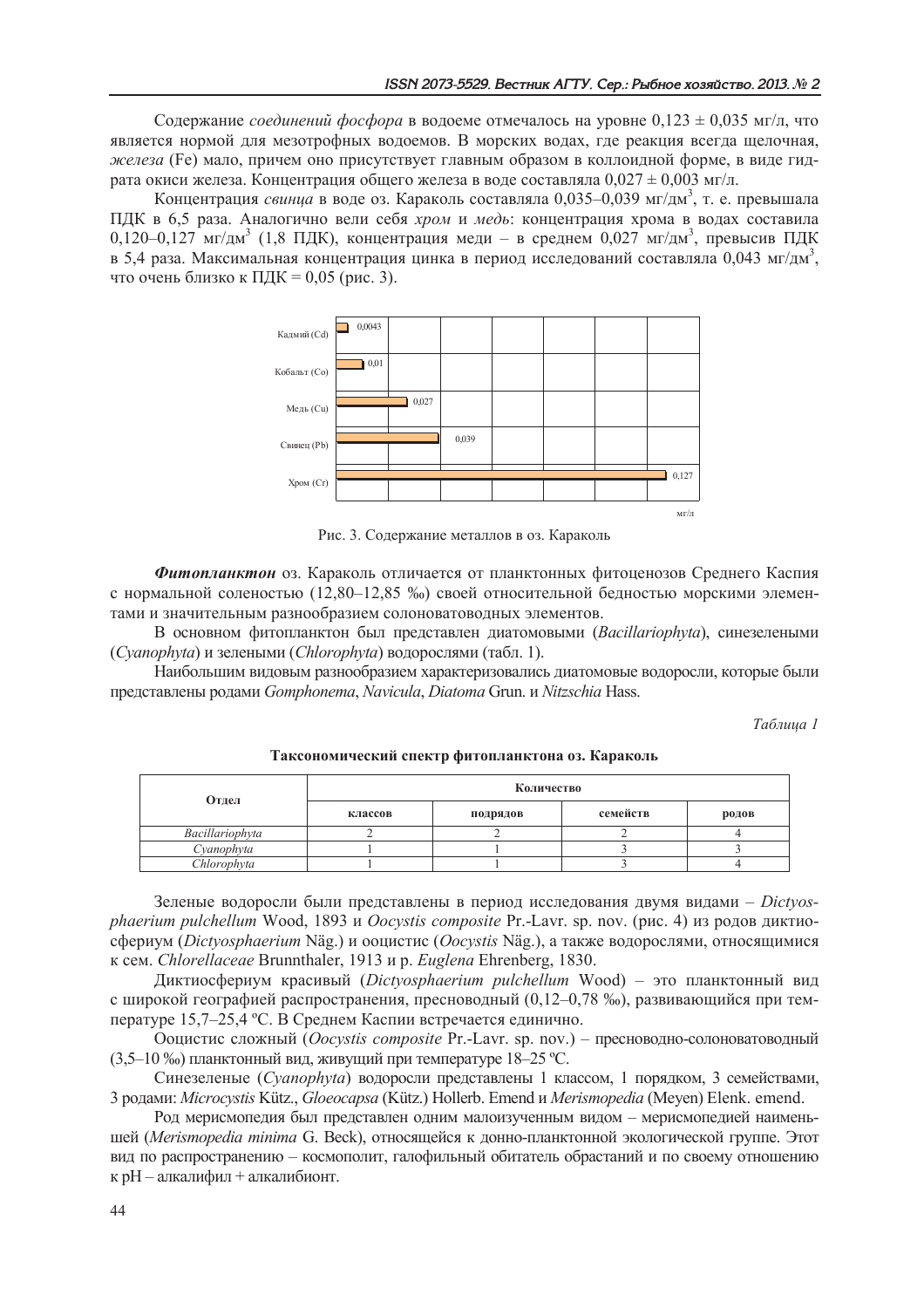

Рис. 4. Внешний вид зеленых водорослей оз. Караколь:  $a$  – диктиосфериум красивый (Dictyosphaerium pulchellum Wood: 1, 3 – колонии; 2 - клетки; 4 - образование автоспор; 5 - молодая колония; 7-9 - шиповатая форма;  $6$  – ооцистис сложный (*Oocystis composite* Pr.-Lavr. sp. nov.: 12 - цинобии; 13 - синценобии

Отметим, что ведущим был комплекс диатомовых водорослей, включающий 4 вида, которые играют значительную роль в формировании фитопланктона.

По мнению К. А. Гусевой, для развития и размножения водорослей оптимальными являются следующие дозы: нитратный азот - 2-5 мг/л; 0,01-0,4 мг/л и 0,1-2,0 мг/л, аммиачный - 0,2-0,5 мг/л;  $0.02-0.05$  и  $0.06-0.2$  мг/л для зеленых, диатомовых и синезеленых водорослей соответственно. Железо для развития водорослей требуется в весьма небольших количествах. Особенно требовательны к железу диатомовые водоросли, менее требовательны синезеленые [16].

Вредные вещества, поступающие в водоемы в результате человеческой деятельности, могут как подавлять, так и стимулировать рост водорослей, причем в последнем случае сами водоросли становятся источником беспокойства [17]. Так, изучение альгофлор в местах влияния рудничных вод показывает, что металлы снижают как разнообразие, так и продуктивность сообществ, за исключением синезеленых и диатомовых водорослей, которые в целом менее устойчивы, чем представители Chlorophyceae.

Согласно Р. L. Foster [18], воды, загрязненные медью и свинцом, могут приводить к тому, что виловой состав определяется уровнем загрязнения, а не конкретным металлом. P. J. Sav и В. А. Whitton [19] относят Nitzschia к типичным представителям альгофлоры водоемов, загрязненных цинком. Для водорослей более ядовитой является медь. Наиболее чувствительны к меди синезеленые [20]. Синезеленые водоросли весьма чувствительны также к кобальту (Co), его содержание в синезеленых в 50 раз выше, чем в других растениях [21]. Следует отметить, что разнообразие фитопланктона, как правило, уменьшается в техногенных экосистемах (водоемахохладителях), в которых температура воды выше температуры воды естественных источников.

Гилрохимические условия, сложившиеся в оз. Караколь, не позволяют развиваться в нем водорослям, требовательным к определенным химическим элементам, что позволяет нам характеризовать планктонный фитоценоз как качественно бедный.

Зоопланктон. Как уже было отмечено выше, одной из основных составляющих водных экосистем является зоопланктонное сообщество. Зоопланктонные организмы чувствительны к изменения среды обитания. Смена видового состава планктонного сообщества, изменение ареала и другие факторы являются хорошими показателями экологического состояния водных экосистем [22]. Основными факторами, определяющими качественное развитие компонентов биоты водоема-охладителя атомной электростанции, являются тип водоема, источник водного питания, термическое, радионуклидное и токсическое загрязнение, а также эвтрофирование и сапробизация. Наибольшее воздействие на зоопланктон оказывает повышение температуры воды, причиной которого является сбрасывание в водоем вод, подогретых при охлаждении агрегатов электростанции. Это воздействие проявляется в стимулировании или ингибировании развития сообщества и, как следствие, в изменении хода межгодовой и, особенно, межсезонной динамики [23, 24].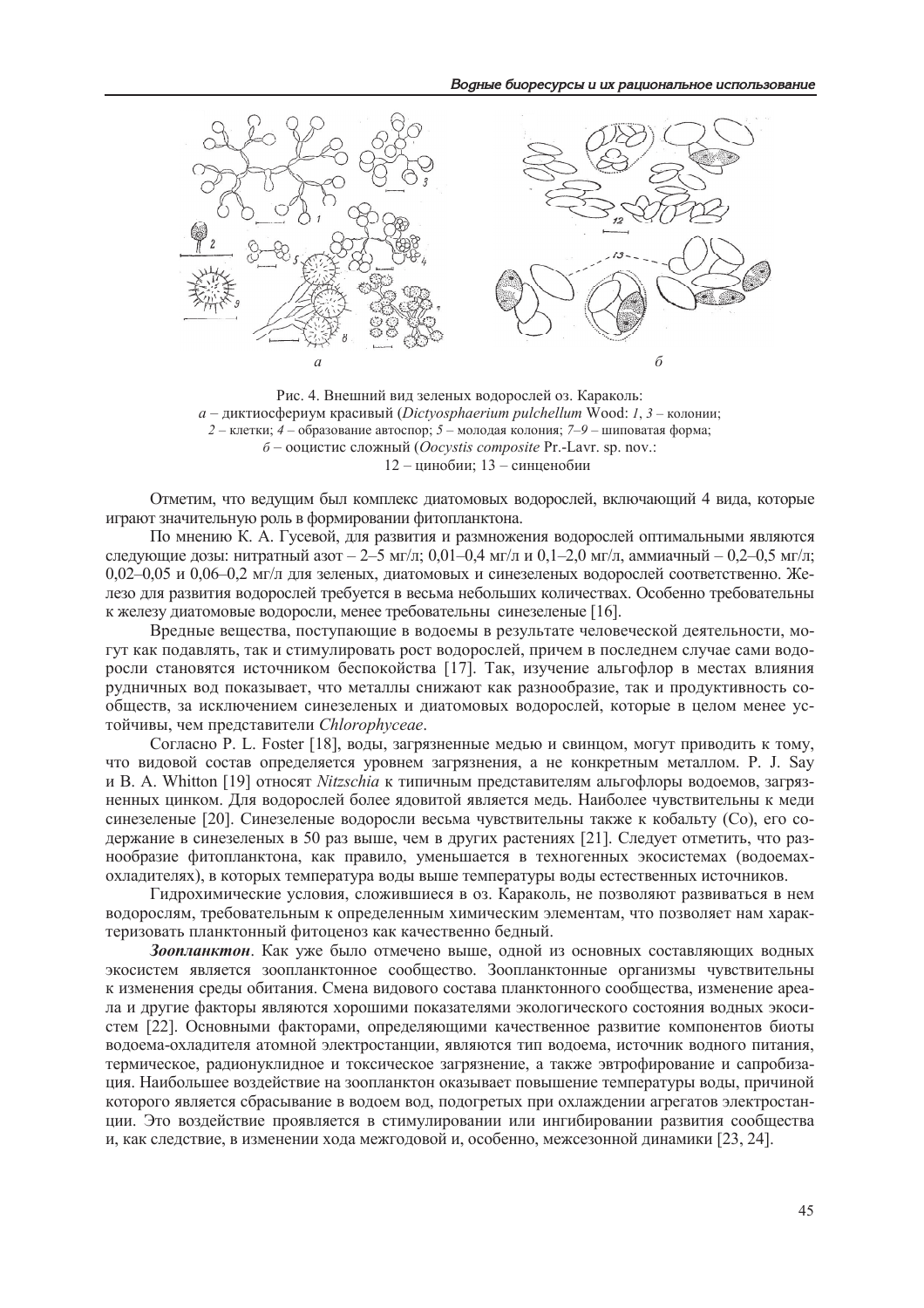Первоначальные исследования зоопланктона весной 2009 г. показали его качественную бедность, были зарегистрированы представители двух отрядов ракообразных - Copepoda и Ostracoda, из простейших - представители подкласса Foraminifera и класса Oligochaeta. Показатели развития зоопланктонного сообщества в 2010 г. не имели серьезных отличий от таковых в 2009 г.

Летом 2011 г. зоопланктофауна оз. Караколь была представлена в основном небольшим количеством видов из отряда веслоногих (*Copepoda*), относящихся к трем подотрядам - Саlanoida, Cyclopoida u Harpacticoida.

Подотряд *Calanoida* в зоопланктоне водоема представлен формами, относящимися к семействам Temoridae и Pseudodiaptomidae G. O. Sars. Веслоногие раки были представлены единственным видом из семейства Pseudodiaptomidae G. O. Sars - эвритермным Calanipeda aquaedulcis (Kritsch, 1873), а семейство Temoridae – прибрежным, эвригалинным пелагическим видом – Heterocope caspia (G. O. Sars, 1897).

Особенности экологии *С. aquae-dulcis* (обитание в нестабильных внутренних водоёмах, распреснённых в Черноморско-Азово-Каспийском бассейне, гиперсолёных водах Адриатики) предполагают высокую устойчивость этого вида к изменению солёности (широкоэвригалинный осмоконформер), что позволяет использовать его в качестве модельного объекта экологофизиологических исследований [25]. Согласно [26, 27], каланипеды питаются клетками диатомовых водорослей, а в отдельные периоды могут питаться преимущественно бактериями, детритом и вполне могут обеспечивать свои потребности в пище.

Н. caspia по своей биологии является теплолюбивым и автохтонным видом, питающимся фильтрационным способом.

Другой подотряд – *Cyclopoida* представлен в основном личиночными стадиями, за исключением половозрелых форм семейства Cyclopidae. Данное семейство в планктоне оз. Караколь было представлено эндемиком Каспийского моря, эвригалинным и эвритермным видом Halicyclops sarsi Akatova u Cyclops sp.

Данные представители циклопов обладают высокой стойкостью к дефициту кислорода в воде, кислой среде и многим другим факторам, неблагоприятным для остальных морских и пресноводных организмов.

Гарпактициды (подотряд *Harpacticoida*) были представлены полностью личиночными формами.

Простейшие характеризуются средним качественным разнообразием инфузорий и фораминифер. В планктоне встречались также пелагические личинки донных животных.

Инфузории были представлены морскими тинтиннидами - альгофагом Codanella relicta (forma typica) Minkiewitsch и микрофагом Tintinnopsis mitra Grimm [28], широко распространенными в открытой части Каспийского моря.

Фораминиферы были представлены Ammonia beccarii (L.) subsp. caspica Shchedrina subsp. n.

Было зафиксировано также присутствие личинок усоногих ракообразных Balanus improvisus Darwin, насекомых Chironomidae и теплолюбивых коловраток из р. Brachionus Pallas.

### Заключение

По результатам исследований можно сделать вывод, что время взятия проб и своеобразный режим техноэкосистемы полузамкнутого типа обусловили качественную бедность планктонных организмов.

Альгоценоз оз. Караколь был представлен диатомовыми, синезелеными и зелеными водорослями. Наиболее разнообразным был видовой состав диатомовых (Bacillariophyta). За диатомеями Chlorophyta и Cyanophyta.

Основными факторами, влияюшими на ллительность развития и выживаемость копепод. являются температура (21 ± 1,5 °С), количественные и качественные характеристики питания [29, 30], т. к. при сильном прогреве (более 6 °С [31]) и в присутствии различных химических веществ в водоемах наблюдаются значительные нарушения биологического режима: вытесняются холодолюбивые формы организмов, снижается продуктивность фауны и флоры, сокращается видовой состав фито- и зоопланктона.

## СПИСОК ЛИТЕРАТУРЫ

1. Транский В. И. Фитосанитарная диагностика в интегрированной защите зерновых культур / В. И. Транский // Сборник методических рекомендаций по защите растений / под ред. К. В. Новожилова. СПб.: ВИЗР, 1998. С. 5-55.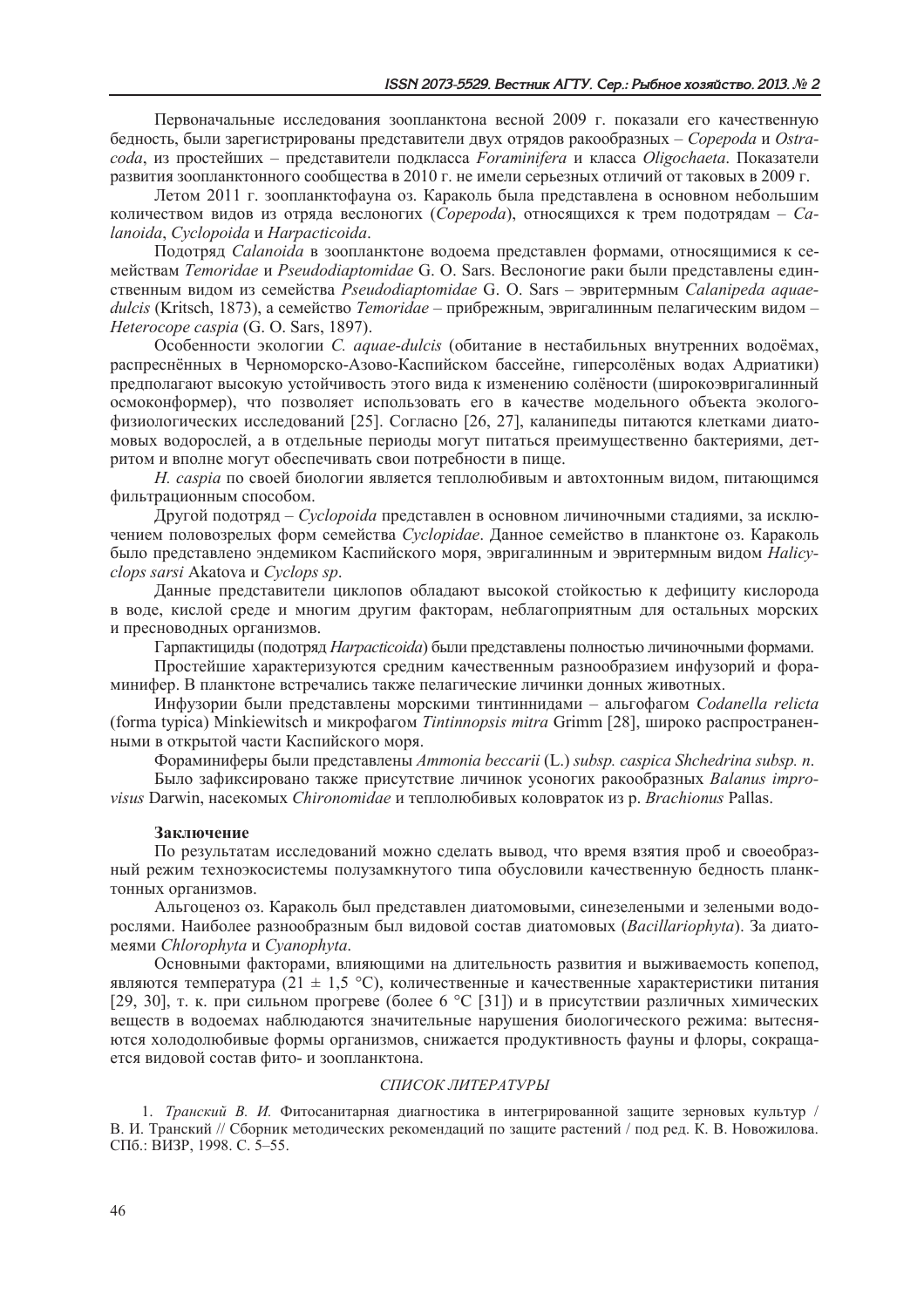2. Методические рекомендации по сбору и обработке материалов при гидробиологических исследованиях на пресноводных водоемах. Зоопланктон и его продукция / под ред. Г. Г. Винберга, Г. М. Лаврентьева. Ленинград: ГосНИОРХ, 1982. 33 с.

3. Карапун М. Ю. Гилрохимическая характеристика озера Караколь (Казахстан) / М. Ю. Карапун // Естественные науки. 2011. № 1 (34). С. 59-64.

4. Зайцев В. Ф. Биоразнообразие озера Караколь / В. Ф. Зайцев, О. В. Обухова, М. Ю. Карапун, Т. Д. Бисекенов // Проблемы сохранения и рационального использования биоразнообразия Прикаспия и сопредельных регионов. VII заоч. Междунар. науч.-практ. конф. Элиста, 2010. С. 68-70.

5. Голубкина Н. А. Селеновый статус озера Караколь, Казахстан / Н. А. Голубкина, М. Ю. Карапун, В. Ф. Зайцев // Проблемы биогеохимии и геохимической экологии. 2012. № 2 (19). С. 3-10.

6. Руководство по методам гидробиологического анализа поверхностных вод и донных отложений // Под ред. В. А. Абакумова. Ленинград: Гидрометеоиздат, 1983. 239 с.

7. Звягинцев А. Ю. Морские техноэкосистемы энергетических станций / А. Ю. Звягинцев, А. В. Мощенко. Владивосток: Дальнаука, 2010. С. 25-29.

8. Прошкина-Лавренко А. И. Водоросли планктона Каспийского моря / А. И. Прошкина-Лавренко, И. В. Макарова. Ленинград: Наука, 1968. 295 с.

9. Атлас беспозвоночных Каспийского моря / под ред. Я. А. Бирштейна, Л. Г. Виноградова, Н. Н. Кондакова, М. С. Кун, Т. В. Астаховой, Н. Н. Романовой. М.: Пищ. пром-сть, 1968. 414 с.

10. Определитель пресноводных беспозвоночных России и сопредельных территорий. Т. 2. Ракообразные / под ред. С. Я. Цалолихина. СПб., 1995. 628 с.

11. ГОСТ 17.1.5.05-85. Общие требования к отбору проб поверхностных и морских вод, льда и атмосферных осадков. М., 1985. 13 с.

12. Контроль химических и биологических параметров окружающей среды // Под. ред. Л. К. Исаева. СПб.: Экол.-аналит. информ. центр «Союз», 1988. 896 с.

13. Методика выполнения измерений массовых концентраций алюминия, бария, бериллия, ванадия, железа, кадмия, кобальта, лития, марганца, меди, молибдена, мышьяка, никеля, олова, свинца, селена, стронция, титана, хрома, цинка в природных и сточных водах методом атомно-абсорбционной спектроскопии с пользованием атомно-абсорбционного спектрометра с электротермической атомизацией «МГА-915». ПНД Ф 14.1:2.253-09. М., 2009. 35 с.

14. Андрианов В. А. Оценка качественного состояния ландшафтов Северного Прикаспия с использованием спектральных методов анализа: моногр. / В. А. Андрианов, Е. Г. Булаткина, Г. И. Сакирко, В. А. Плакитин. Астрахань: изд. Сорокин Р. В., 2012. 240 с.

15. Лакин Г. Ф. Биометрия: учебное пособие для вузов / Г. Ф. Лакин. М.: Высш. шк., 1990. 352 с.

16. Гусева К. А. «Цветение» воды, его причины, прогноз и меры борьбы с ним / К. А. Гусева // Тр. Всесоюз. гидробиол. о-ва. 1952. Т. IV. С. 3-92.

17. Саут Р. Основы альгологии / Р. Саут, А. Уиттик. М.: Мир, 1990. С. 431-442.

18. Foster P. L. Species associations and metal contents of algae from rivers polluted by heavy metals / P. L. Foster Freshwater Biol. 1982. N 12. P. 17–39.

19. Say P. J. Chemistry and benthic algae of a zinc polluted stream in the northern Pennines  $/$  P. J. Say, B. A. Whitton. Brir. Phycol. J. 1978. N 13. P. 206.

20. Киселев И. А. Планктон морей и континентальных водоемов. Ч. 2. Распределение, сезонная динамика, питание и значение / И. А. Киселев. Л.: Наука, 1980. 440 с.

21. Сиренко Л. А. Синезеленые – друзья или враги? / Л. А. Сиренко // Известия. 1975. № 154. С. 3.

22. Зайцев В. Ф. Моделирование динамики популяции некоторых видов гидробионтов Каспийского моря в связи с предстоящим освоением нефтегазовых месторождений / В. Ф. Зайцев, С. В. Шипулин, Р. А. Тарасова, А. К. Шахманова // Вестн. Астрахан. гос. техн. ун та. 2006. № 6 (35). С. 223-229.

23. Поливанная М. Ф. Зоопланктон водоемов-охладителей тепловых электростанций Украины / М. Ф. Поливанная, О. А. Сергеева // Гидрохимия и гидробиология водоемов-охладителей тепловых электростанций СССР. Киев: Наук. думка, 1971. С. 188-206.

24. Мордухай-Болтовской Ф. Д. Проблема влияния тепловых и атомных электростанций на гидробиологический режим водоемов (обзор) / Ф. Д. Мордухай-Болтовской // Экология организмов водоемовохладителей: Тр. Ин-та биол. внутр. вод. 1975. Вып. 27 (30). С. 7-69.

25. Губарева Е. С. Соленостная толерантность копепод Calanipeda aquaedulcis и Arctodiaptomus salinus (Calanoida, Copepoda) / Е. С. Губарева, Л. С. Светличный // Морський екологічний журнал. 2011. Т. Х, № 4. С. 32-39.

26. Гонько А. Ф. Материалы о питании Calanipeda aquae-dulcis (Crustacea, Calanoida) в Азовском море / А. Ф. Гонько // Тр. АзНИИРХ. 1963. Вып. 6. С. 3-5.

27. Полянина А. А. Виды-вселенцы в Каспии и их роль в экосистеме моря / А. А. Полянина. Астрахань: Изд-во КаспНИРХ, 2007. С. 27-29.

28. Брянцева Ю. В. Расчет объемов клеток микроводорослей и планктонных инфузорий Черного моря / Ю. В. Брянцева, А. В. Курилов. Севастополь: ИнБЮМ, 2003. 20 с.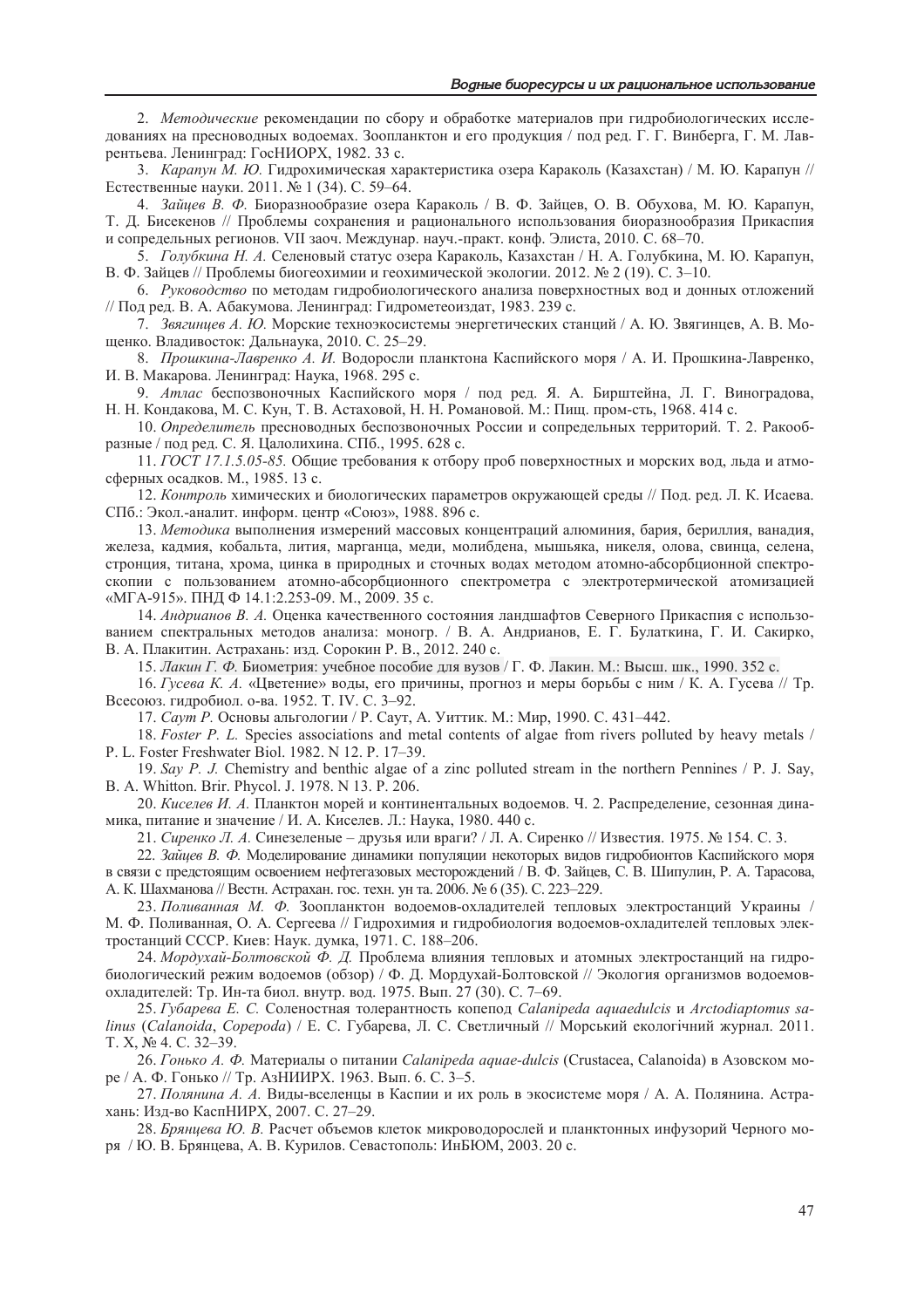29. Cook K. B. Naupliar development times and survival of the copepods Calanus helgolandicus and Calanus finmarchicus in relation to food and temperature / K. B. Cook, A. Bunker, Hay et al. // J. Plank. Res. 2007. 9. P. 757-767.

30. *Wiggert J. D.* A modelling study of developmental stage and environmental variability effects on copepod for-aging / J. D. Wiggert, E. E. Hofmann, G-A. Paffenhofer // ICES J. Mar. Sci. 2008, 65, P. 379–398.

31. Волкова И. В. Оценка качества воды водоёмов рыбохозяйственного назначения с помощью гидробионтов: учеб. пособие / И. В. Волкова, Т. С. Ершова, С. В. Шипулин. М.: Колос, 2009. 351 с.

#### **REFERENCES**

1. Transkii V. I. Fitosanitarnaja diagnostika v integrirovannoj zashchite zernovykh kul'tur [Phyto-sanitarian diagnostics in integrated protection of crops]. Shornik metodicheskikh rekomendatsii po zashchite rastenii. Pod redaktsiei K. V. Novozhilova. Saint Petersburg, VIZR Publ., 1998, pp. 5–55.

2. Metodicheskie rekomendatsii po sboru i obrabotke materialov pri gidrobiologicheskikh issledovaniiakh na presnovodnykh vodoemakh. Zooplankton i ego produktsiia [Methodical recommendations on collection and processing of the materials during hydrobiological studies of freshwater reservoirs]. Pod redaktsiei G. G. Vinberga, G. M. Lavrent'eva. Leningrad, GosNIORKh, 1982. 33 p.

3. Karapun M. Iu. Gidrokhimicheskaia kharakteristika ozera Karakol' (Kazakhstan) [Hydrochemical characteristics of the lake Karakol (Kazakhstan)]. Estestvennye nauki, 2011, no. 1 (34), pp. 59-64.

4. Zaitsev V. F., Obukhova O. V., Karapun M. Iu., Bisekenov T. D. Bioraznoobrazie ozera Karakol' [Biodiversity of the lake Karakol]. Problemy sokhraneniia i ratsional'nogo ispol'zovaniia bioraznoobraziia Prikaspiia i sopredel'nykh regionov. VII zaochnaia Mezhdunarodnaia nauchno-prakticheskaia konferentsiia. Elista, 2010, pp. 68-70.

5. Golubkina N. A., Karapun M. Iu., Zaitsev V. F. Selenovyi status ozera Karakol', Kazakhstan [Selenium status of the lake Karakol, Kazakhstan]. Problemy biogeokhimii i geokhimicheskoi ekologii. 2012, no. 2 (19), pp. 3–10.

6. Rukovodstvo po metodam gidrobiologicheskogo analiza poverkhnostnykh vod i donnykh otlozhenii [Guidelines on the methods of hydrobiological analysis of surface waters and bottom sediments]. Pod redaktsiei V. A. Abakumova. Leningrad, Gidrometeoizdat Publ., 1983. 239 p.

7. Zviagintsev A. Iu., Moshchenko A. V. Morskie tekhnoekosistemy energeticheskikh stantsii [Sea technical ecosystems of energetic stations]. Vladivostok, Dal'nauka Publ., 2010, pp. 25–29.

8. Proshkina-Lavrenko A. I., Makarova I. V. Vodorosli planktona Kaspiiskogo moria [Algae of plankton of the Caspian Sea]. Leningrad, Nauka Publ., 1968. 295 p.

9. Atlas bespozvonochnykh Kaspiiskogo moria [Atlas of invertebrates of the Caspian Sea]. Pod red. Ia. A. Birshteina, L. G. Vinogradova, N. N. Kondakova, M. S. Kun, T. V. Astakhovoi, N. N. Romanovoi. Moscow, Pishchevaia promyshlennost' Publ., 1968. 414 p.

10. Opredelitel' presnovodnykh bespozvonochnykh Rossii i sopredel'nykh territorii. Vol. 2. Rakoo*braznye* [Determinant of freshwater invertebrates in Russia and co-joint territories. Vol.2. Crustacea]. Pod redaktsiei S. Ia. Tsalolikhina. Saint Petersburg, Publ., 1995. 628 p.

11. GOST 17.1.5.05-85. Obshchie trebovanija k otboru prob poverkhnostnykh i morskikh vod, l'da i atmosfernykh osadkov [General requirements to the selection of the samples of surface and sea waters, ice and atmospherics precipitations]. Moscow, 1985. 13 p.

12. Kontrol' khimicheskikh i biologicheskikh parametrov okruzhajushchej sredy [Control of chemical and biological parameters of the environment]. Pod redaktsiei L. K. Isaeva. Saint Petersburg, Ekologo-analiticheskii informatsionnyi tsentr «Soiuz», 1988. 896 p.

13. Metodika vypolneniia izmerenii massovykh kontsentratsii aliuminiia, bariia, berilliia, vanadiia, zheleza, kadmiia, kobal'ta, litiia, margantsa, medi, molibdena, mysh'iaka, nikelia, olova, svintsa, selena, strontsiia, titana, khroma, tsinka v prirodnykh i stochnykh vodakh metodom atomno-absorbtsionnoi spektroskopii s pol'zovaniem atomnoabsorbtsionnogo spektrometra s elektrotermicheskoj atomizatsiej «MGA-915». PND F 14.1:2.253-09 [Techniques of measurements of mass concentrations of alluminium, barium, beryllium, vanadium, iron, cadmium, cobalt, lithium, manganese, copper, molybdenum, arsenic, nickel, tin, lead, selenium, strontium, titanium, chrome, zinc in natural and sewage waters using the method of atom-absorption spectroscope with the help of atom-absorption spectrometer with electrothermal atomization "MGA-915". PND F 14.1:2.253-09]. Moscow, 2009. 35 p.

14. Andrianov V. A., Bulatkina E. G., Sakirko G. I., Plakitin V. A. Otsenka kachestvennogo sostoianiia landshaftov Severnogo Prikaspiia s ispol'zovaniem spektral'nykh metodov analiza [Evaluation of the qualitative state of the landscapes of the Northern Near-Caspian using spectral methods of the analysis]. Astrakhan, Izd. Sorokin R. V., 2012. 240 p.

15. Lakin G. F. Biometriia [Biometry]. Moscow, Vysshaia shkola Publ., 1990. 352 p.

16. Guseva K. A. «Tsvetenie» vody, ego prichiny, prognoz i mery bor'by s nim [Blooming of the water, its causes, prognosis and ways of its elimination]. Trudy Vsesoiuznogo gidrobiologicheskogo obshchestva, 1952, vol. IV, pp. 3–92.

17. Saut R., Uittik A. Osnovy al'gologii [Basis of algology]. Moscow, Mir Publ., 1990, pp. 431-442.

18. Foster P. L. Species associations and metal contents of algae from rivers polluted by heavy metals. Freshwater Biol., 1982, no. 12, pp. 17–39.

19. Say P. J., Whitton B. A. Chemistry and benthic algae of a zinc polluted stream in the northern Pennines. Brir. *Phycol. J.* 1978, no. 13, p. 206.